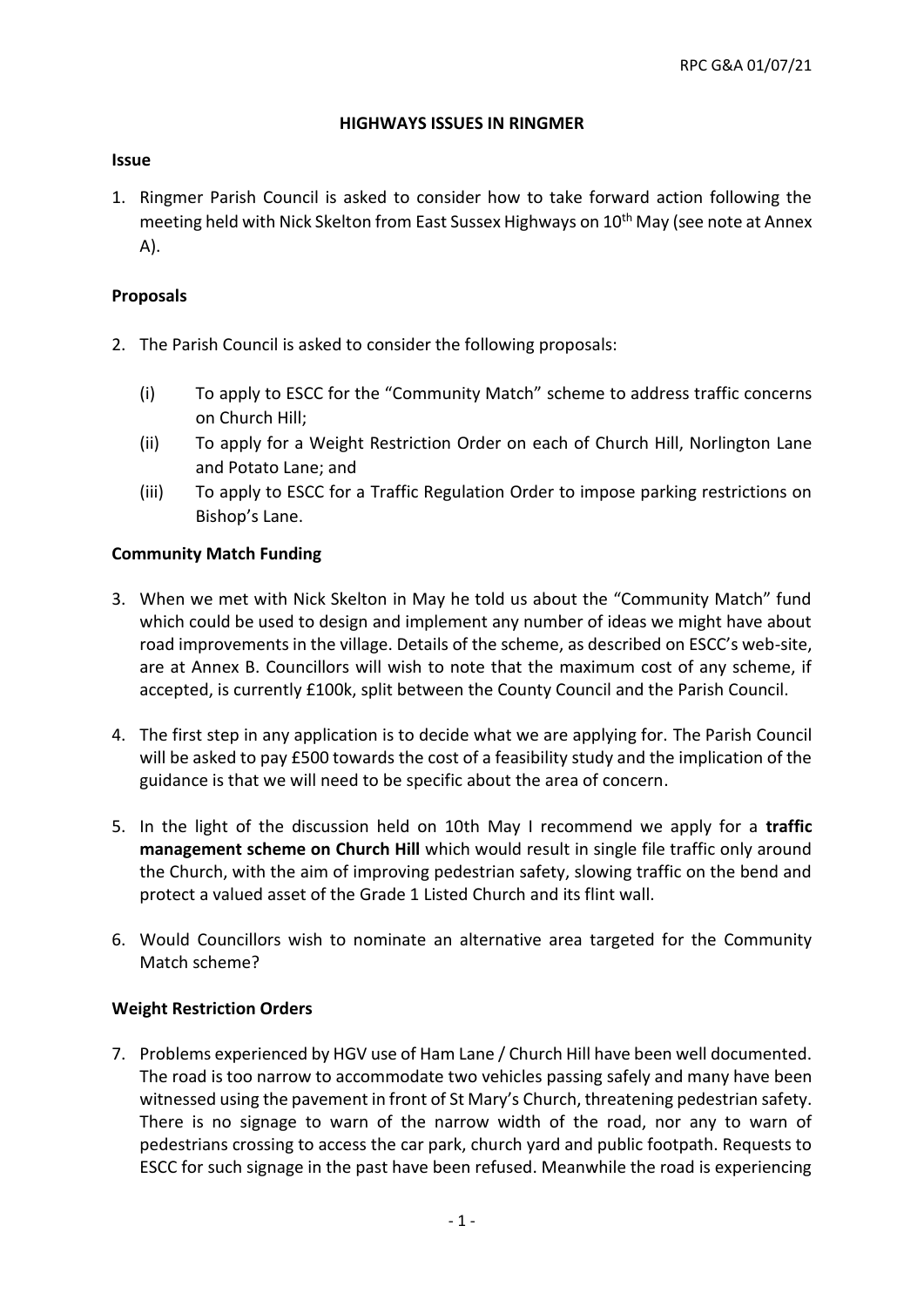increased use by HGVs including some accessing the Bovis site erroneously and Brown's lorries going to and from Lower Stoneham Farm. Meanwhile the flint wall surrounding the Church is showing signs of damage which may, in part, be attributable to the vibrations from the HGVs.

- 8. It would seem appropriate to limit the size of vehicles permitted to use the road. The mechanism for imposing a limit is through a Traffic Regulation Order (TRO), specifically a Weight Regulation Order (WRO). See Annex C for a full description of TROs and WROs.
- 9. As can be seen from the guidance there are a number of roads in Ringmer which appear to fit the criteria for a WRO. In addition to Church Hill, therefore, I would suggest applying for a WRO for Norlington Lane and Potato Lane as the most obvious candidates, being predominantly used for leisure purposes of walking, cycling and horse riding. Both have also experienced problems in the past with heavy vehicles attempting to take a short-cut or avoid road-works.
- 10. The starting point of the process would be to apply to ESCC who are the statutory body with the authority to impose a WRO. I would be happy to take the lead on the process (through the Clerk). Whilst there is no clear advice available from ESCC on the process, West Sussex has an online application form and guidance notes which I would use as the basis for our application. I have also made enquiries of ESCC for a list of roads within Lewes District which currently have WROs on them which I hope to use for comparative purposes. At the time of writing I am still awaiting a full list from ESCC, which I first requested in April.
- 11. If ESCC agree to our application, the buses will still be permitted to use the route as will any vehicles needing access to a specific property along the route. In reality enforcement will be nigh on impossible but it will be a deterrent and ultimately it should show up on sat-nav software that the roads are unsuitable for large vehicles.
- 12. Are Councillors content to apply for WROs as indicated?

# **TRO – Parking on Bishop's Lane**

- 13. Parking in Bishop's Lane, particularly at school drop-off and collection times is becoming a safety issue by obstructing the view around the bend near to Clark's Croft. It is recommended that we apply to ESCC for double yellow lines to be painted along one side of the road. The process for doing so would be to ask ESCC to include Bishop's Lane in their annual consultation about parking restrictions, which will be issued later in the year.
- 14. Are Councillors content to apply to ESCC for parking restrictions as described?

### **Presentation and Further Background**

15. Highways issues are a cause for complaint for many residents, especially: anti-social driving, including speeding; the volume of HGVs using Ringmer as a rat-run; and poor road conditions. Ringmer Safer Roads Group has recently held meetings with Sussex Police and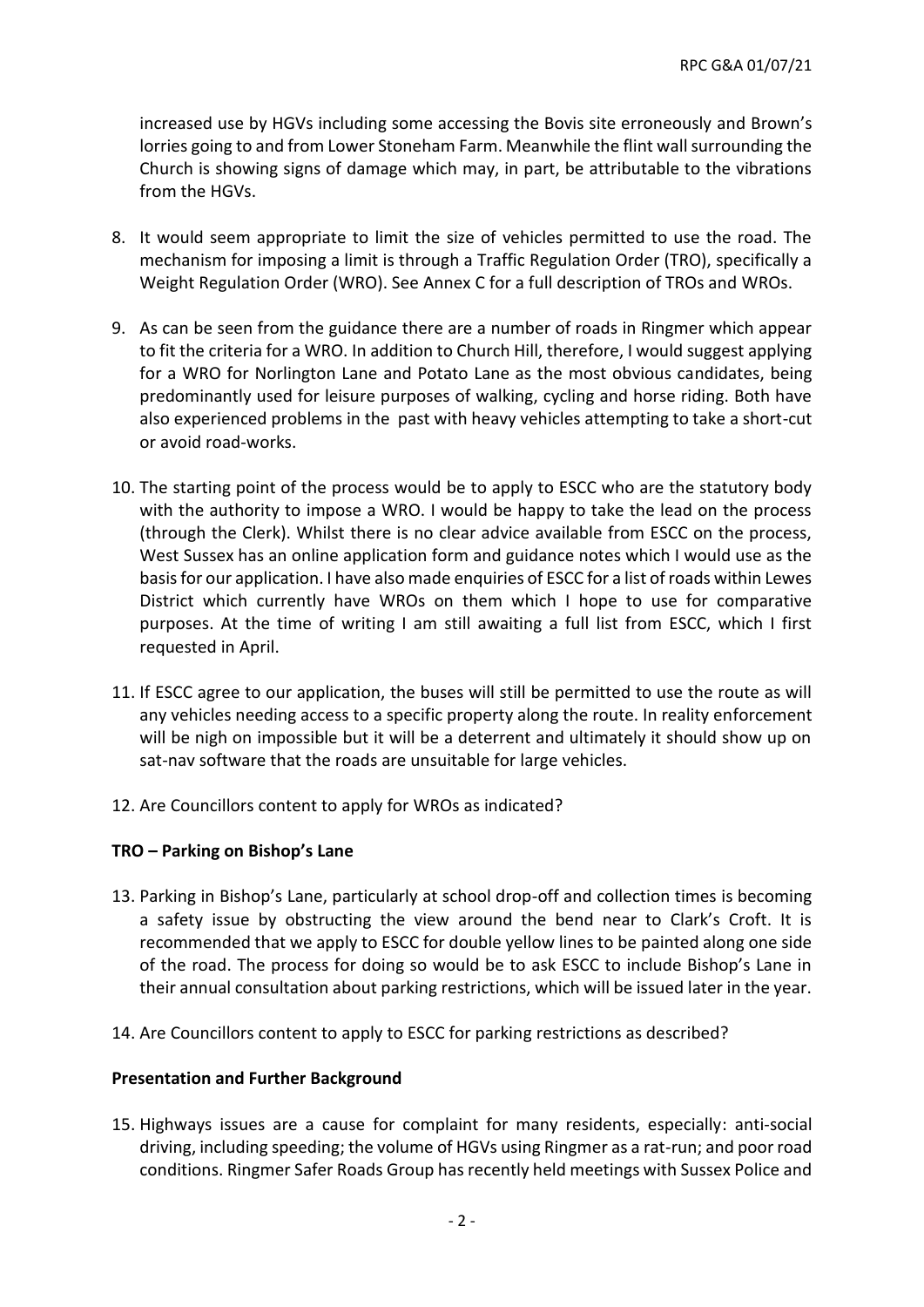Maria Caulfield who will be hosing a further meeting, including with the Parish Council in July. Any lead the Parish Council can take to address some of these concerns will therefore be welcomed by residents and the proposals herein are intended to address some of these issues.

- 16. Other issues demand a more strategic response, including the Group's call for a uniform 20 Mph throughout the village. Nick Skelton described to us the process we would need to go through to introduce 20 Mph on any of our roads (see Annex A). I have suggested that the Group writes to the Parish Council with a proposal for us to consider, including a list of which roads they see as a priority for a reduced speed limit.
- 17. At our meeting in May, Nick Skelton undertook to ensure that bi-annual meetings between Highways and the Parish Council are reinstated.

### **Financial Implications**

- 18. If our "Community Match" application is accepted there will be an initial charge of £500 to ESCC for a feasibility assessment. We have earmarked reserves of £1,000 for speed reduction measures which we could use to cover these costs. If the scheme is progressed there will be a maximum cost to the PC of £50,000 to come from CIL.
- 19. I am not aware that there will be any costs to the Parish Council for the WRO and TRO described above.

### **Conclusion**

20. There are a host of highways related issues affecting the Parish as a whole. The proposals above are aimed at addressing some immediate issues whilst discussions are ongoing with ESCC about others which require a more strategic approach.

**Cllr Sarah Phillips June 2021**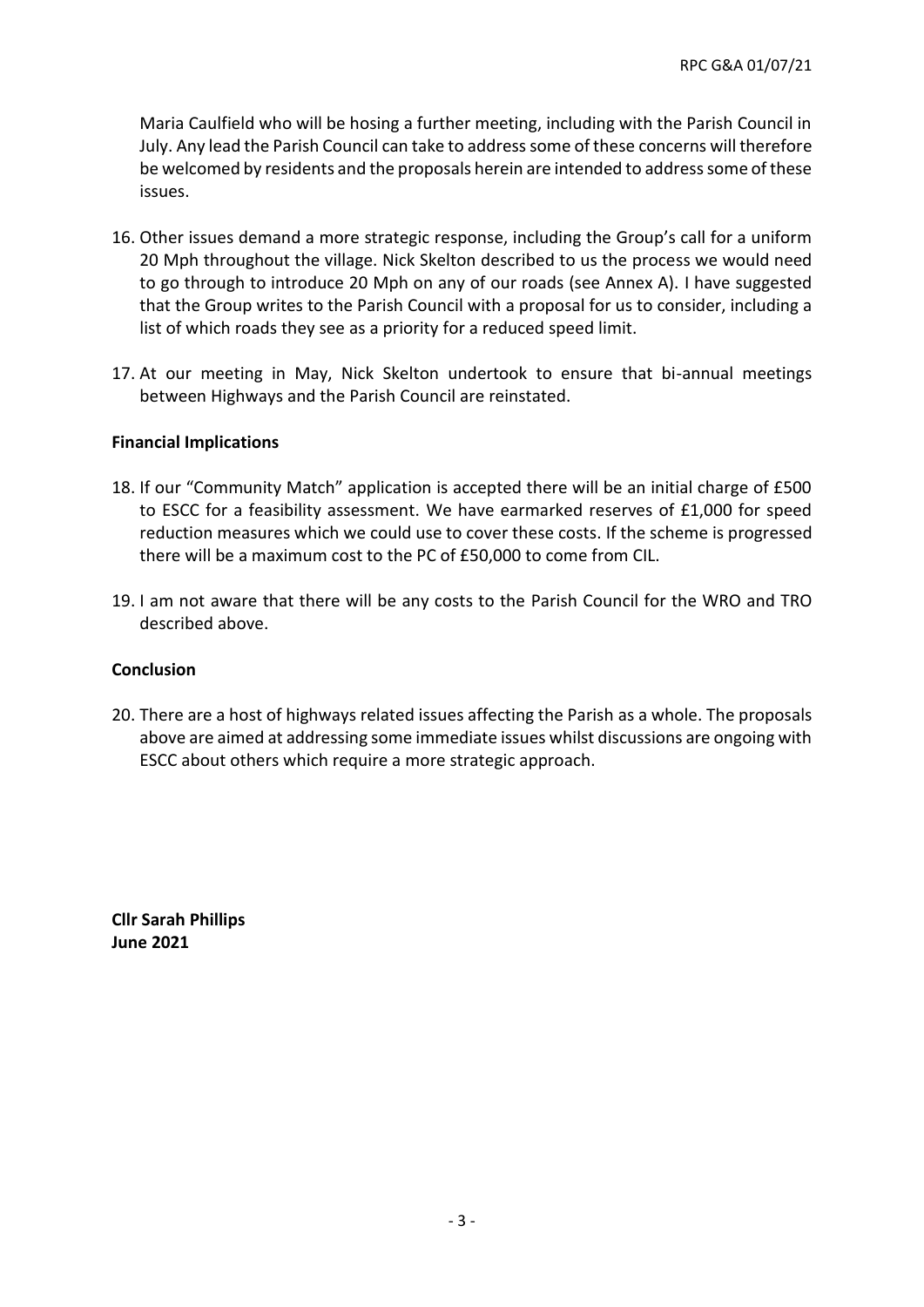### **ANNEX A**

### **COPY OF EMAIL RECORDING MEETING BETWEEN RPC AND ESCC ON 10 MAY 2021**

Dear all,

I've annotated the agenda to give a quick report-back following the meeting we had last week with Nick Skelton, Assistant Director for Communities, responsible for traffic and road safety matters. Some comments are from Karl Taylor, mostly on maintenance issues, who did not attend. From our side Councillors Crompton, Denis, Kay, Morgan, Turner and myself attended together with the Karen and Gail. Cllrs Crompton and Turner had to leave before the end of the meeting.

No great breakthroughs to report at the meeting, I'm afraid, but there is the offer of joint working. Anything that we want to see outside of their planned maintenance will have to be paid for by someone other than them.

Nick opened by giving a run through of how resources are allocated for road safety. The criteria is to investigate sites which report four crashes per year resulting in personal injury. They get between 70-90 such sites reported each year and go on to undertake work on about 20-25. He described this as an "evidence based framework". Cllr Denis introduced himself as the newly elected ESCC Councillor for Ringmer and challenged Nick's reactive criteria which is out of step with Sussex Police and Sussex Safer Roads Partnership policies which recognise the impact traffic issues have on residents and the environment and the importance of prevention.

Nick described to us the "Community Match" scheme operated by ESCC. ESCC have an annual budget of £250K which can be used for these schemes, with a maximum of £50K per scheme. If we want to take advantage of this we would have to pay £500 for a Highways Engineer to discuss our priority areas. The engineer would then draw up a feasibility report and costed options. We would have to share the cost of any resultant scheme. This might be something worth considering and so I'll put a paper to a future Greens and Amenities Committee for Council to consider and decide upon.

So, in terms of the specific items discussed:

### **1. Safety**

- (i) Church Hill/Church Villages/Vicarage Way being used by HGVs:
- Wider pavement/raised kerbs needed
- Speed restriction
- Signage (pedestrians crossing & narrow road)
- Weight limit
- Failure to address large dip in road and objects flying out of vehicles
- Concerns about the impact of the Earwig Corner works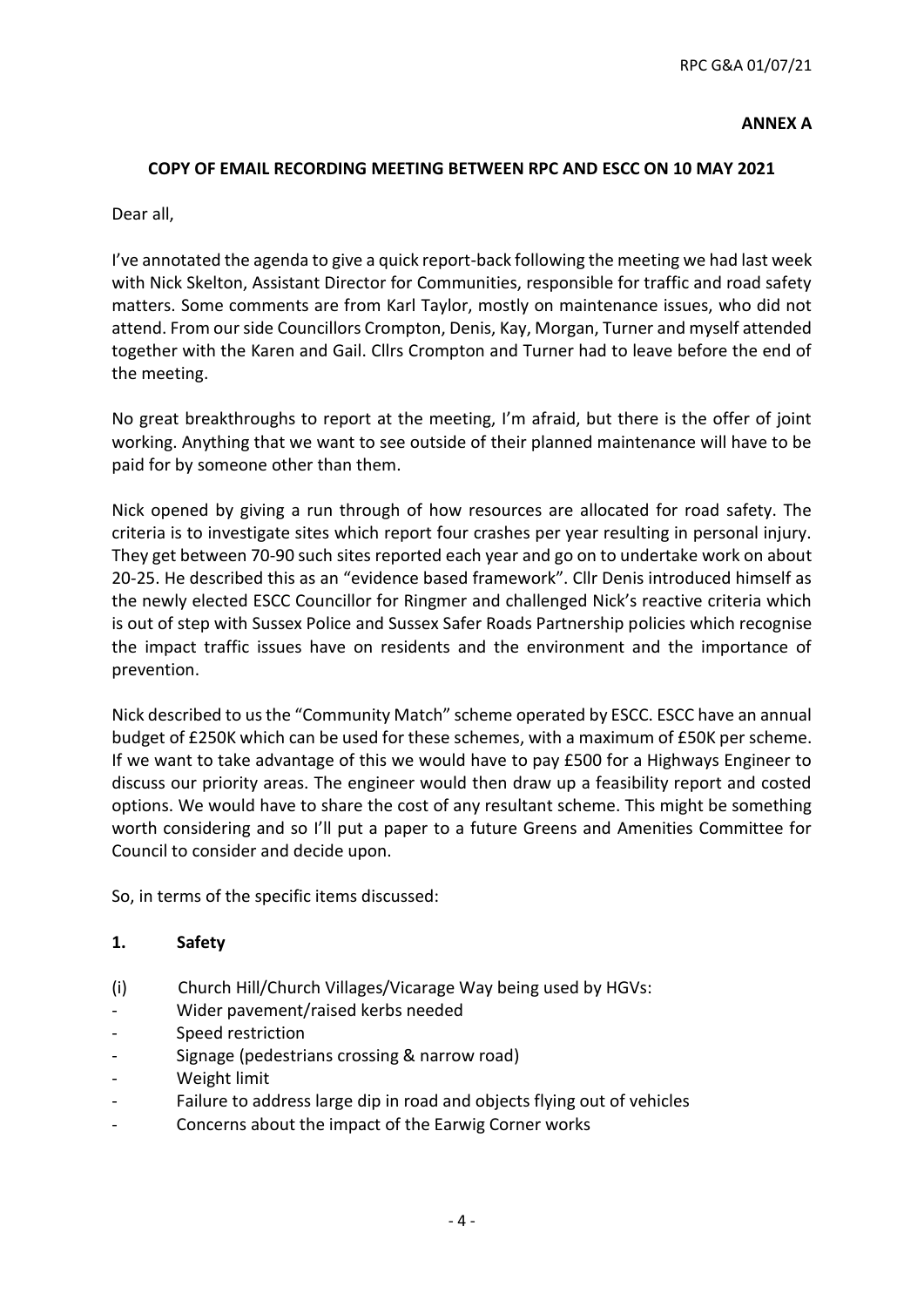RPC G&A 01/07/21

### **ESCC response:**

Nick said that ESCC don't anticipate an impact from Earwig Corner works, or at least hadn't thought about it, I wasn't clear which. He seemed to be suggesting as there was no evidence of crashes occurring there regularly there wasn't a need to do anything. He was very against introducing any speed limits and didn't think signage was necessary either. Johnny intervened at this point and saying in essence that he was continuing the experience we had seen for years that whatever we suggest ESCC says "no". I mentioned my intention to apply for a weight restriction on Church Hill via a TRO. He said that wouldn't be accepted by ESCC because there's no evidence of HGVs crashing. In response I quoted from the guidance for TROs and pointed out there is nothing in the legal framework that says HGVs have to crash at a site before a weight limit can be introduced. Instead the area met with many of the other criteria listed, including the suitability of the built environment. John Kay went on to describe the Grade 1 Listed Church and the cracking which is appearing in the flint wall around the Church, believed to be a result of the vibrations from the heavy lorries. Nick said he wasn't aware of any damage and would report it to the relevant Highways Dept.

We discussed the possibility of a "Community Match" scheme for the area (see above) which could include engineered solutions such as single file traffic passed the Church.

(ii) What is their view of the "20s Plenty" campaign? How do we go about implementing 20 MPH in Ringmer's residential areas?

### **ESCC Response:**

Nick said he understood that residents were calling for 20 Mph in a lot of places. If that's something we wanted to introduce in Ringmer it would only be considered in "residential" areas – the B2192 doesn't qualify as residential since it is a "strategic" route. For roads where the average speed is less than 24 Mph the limit could be introduced with just signage. Where the average speed is more than 24 Mph, accompanying engineered changes to road layouts would be required. In either case the cost of implementation would be for the Parish Council to meet (possibly using "Community Match") and the starting point would be measured speed surveys at a cost of £400 each, again funded by the Parish Council.

(iii) Concerns raised by residents about the siting of the zebra crossing on B2192 so near to the junction with Harrison's Lane.

# **ESCC Response:**

Nick said the Zebra was placed there after extensive surveys had concluded it was in the best place. We'll keep a watching brief.

# **Bishop's Lane**

In addition we also discussed safety concerns on Bishop's Lane. Cars parking along the bend and near to the junction with the Lewes Road and the café is causing problems with poor visibility. John Kay asked about introducing double yellow lines along that section of Bishop's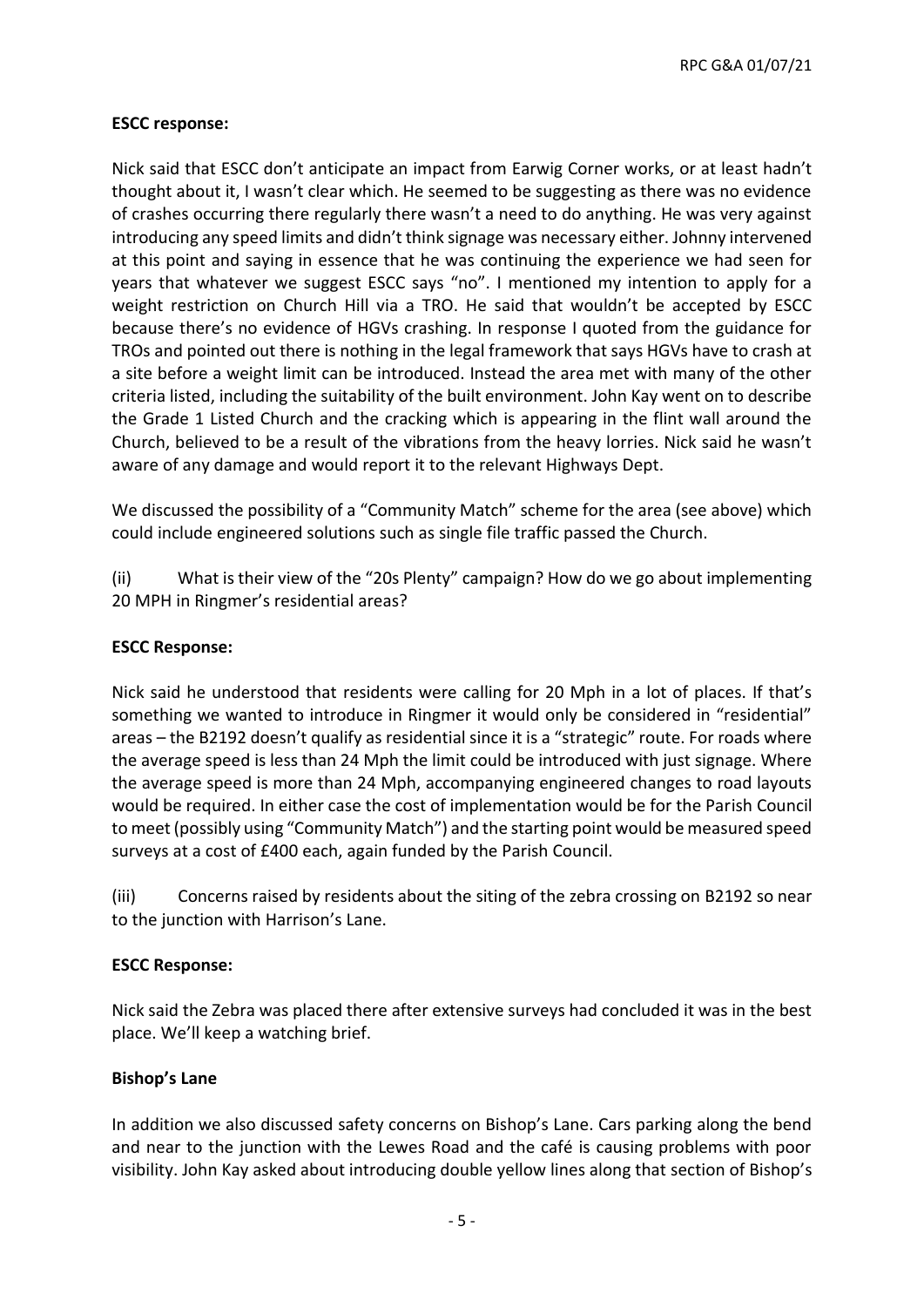Lane. Nick said that the County Council would consider this and to do so would need to make a TRO (Traffic Regulation Order). He said that as a first step the Parish Council should write to ESCC to request that proposals for parking restrictions are included in their annual consultation.

# **2. Speed/Traffic Calming**

- (i) Residents calling for traffic calming measures on B2192 and other roads what will ESCC allow?
- (ii) Can they explain why the RPC funded road sign was not eventually allowed?
- (iii) Can we work with ESCC to come up with a scheme to put to residents?

# **ESCC Response:**

Nick said that all the speed surveys conducted in the past along the B2192 showed that average speeds were well within "acceptable" limits. A lot of us are familiar with the stats shown in these surveys and have at various times challenged their validity and interpretation. Nick said it was open to us to request additional surveys if we were prepared to pay for them. I said that there didn't seem a lot of point if the results were not going to lead to measures being implemented as a result. On the road sign that the Parish Council had asked to be installed three years ago, Nick said that there regulations in place which meant that the type of sign the Parish Council had requested ["SID" Speed Indicator Display] are not permitted. They may be displayed only temporarily. Nick said that as part of the Community Match Scheme the Parish Council could request some other traffic calming measures, after discussion with the engineer. These will largely be cosmetic changes to the road, perhaps extending chevrons in the middle of the road, or placing "Laughton" style gates at the edge of the Village (which ironically has been requested and refused by ESCC in the past). He also mentioned "build-outs" which are the "Ditchling" style calming measures.

### **3. Repairs**

(i) What is the plan for Bishop's Lane which has effectively collapsed along one side making it hazardous for residents?

# **Karl Taylor's response:**

Our plans have already been published and we have no plans in the current financial year to re-construct the edge of carriageway along Bishop's Lane, but I have asked one of our highway engineers to take a look at whether there is anything we can do by way of temporary repair.

(ii) What is the plan for the B2192 which is in a parlous state of repair along large stretches?

# **Karl Taylor's response:**

We have no plans in the current financial year to resurface the B2192, but we are aware of its condition particularly on the approaches to the mini roundabout which we will address. We are conscious that UKPN have yet to complete the installation of the 11kv power cable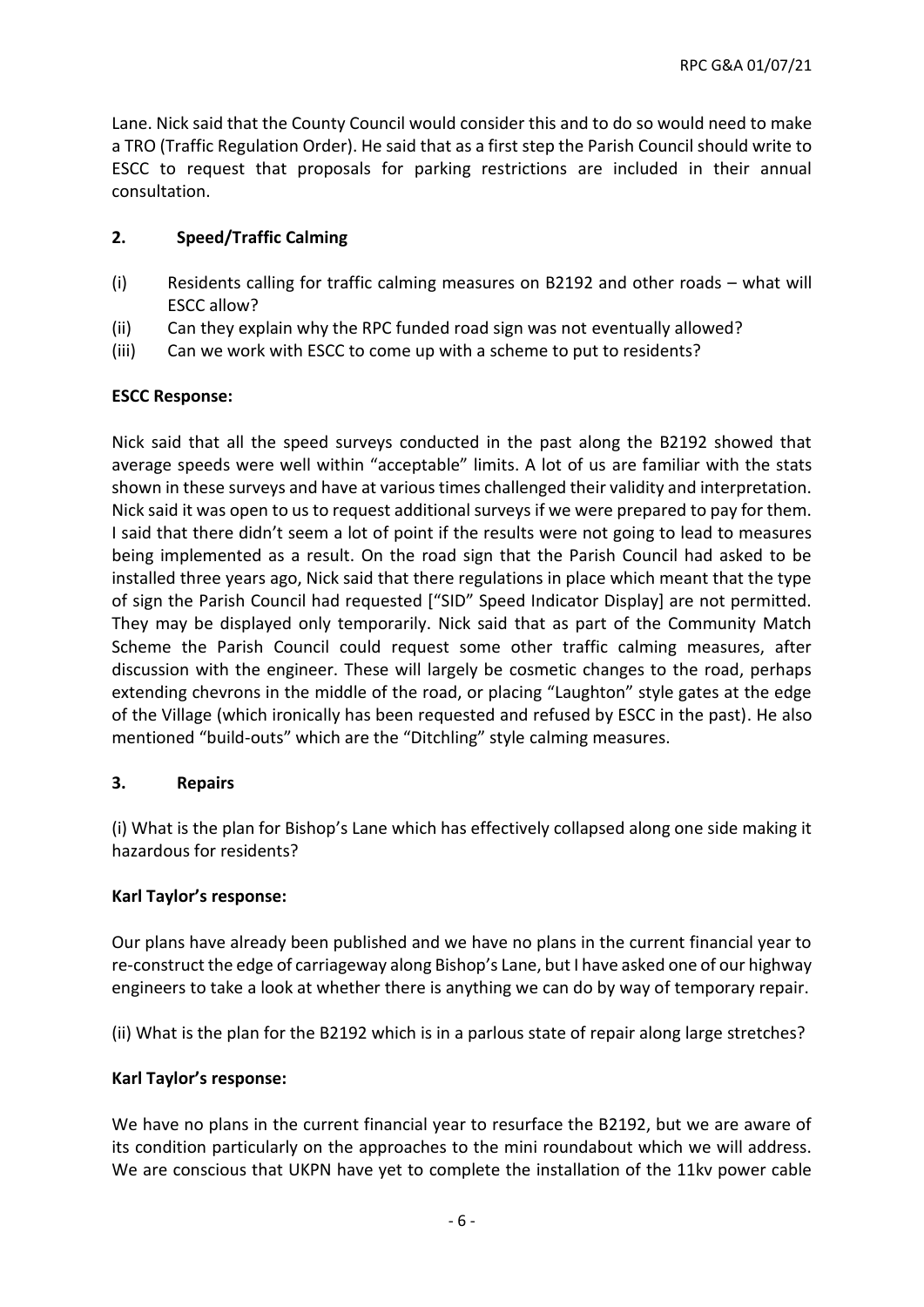(for the Uckfield development) and that further work / excavations by the utility contractor are expected. I am also conscious that many of the problems along the B2192 are the result of utility company workings and we will be checking once their work is complete that their reinstatement is to the requisite standard.

(iii) Impact on residents of poor road surfaces which does not qualify for repair (vibrations & noise)

### **Karl Taylor's response**:

Unfortunately, there is very little we can do about road noise, albeit I do appreciate that newly surfaced roads are often quieter. The matter of vibration is tricky and very difficult to evidence that it is the road alone that is causing vibrations and damage to adjacent properties. Generally, we require residents to obtain a structural engineer's report where residents experience vibration and damage to their property. If there are particular residents / properties that are experiencing vibration that they believe are being caused by the carriageway, rather than from a utility service, they can contact us in the first instance, and we will check whether there is anything obviously untoward with the carriageway.

### **Walking & Cycling**

(i) Are there plans to address the poor condition of the pavements in Ringmer making them unusable for wheelchairs and unsafe for pedestrians?

### **Karl Taylor's response:**

We have no plans in the current financial year to carry out any pavement improvements in the village, but I have asked the local Highway Steward to highlight any pavements of particular concern for consideration for our future years' maintenance programmes. Our Highway Stewards carry out regular inspections of all the roads and pavements across the county and arrange for the repair of any potholes and defects that meet the Council's intervention criteria. If there are pavements of particular concern these should be reported via the East Sussex Highways website.

(ii) What are the next steps following the recent consultation on the SUSTRANS Walking and Cycling Strategy?

I reminded Nick that the Parish Council had sent a detailed reply to the consultation last year on the proposed route through Ringmer. In short we thought the proposed route was flawed and suggested alternatives which we felt would benefit more of the Parish. Nick said that the responses were still being considered. Proposals are due to go to Cabinet in the Summer / Autumn.

### **Next Steps**

(i) Keep the Parish Council informed of scheme in and around Ringmer (we're affected by developments in Wealden for example)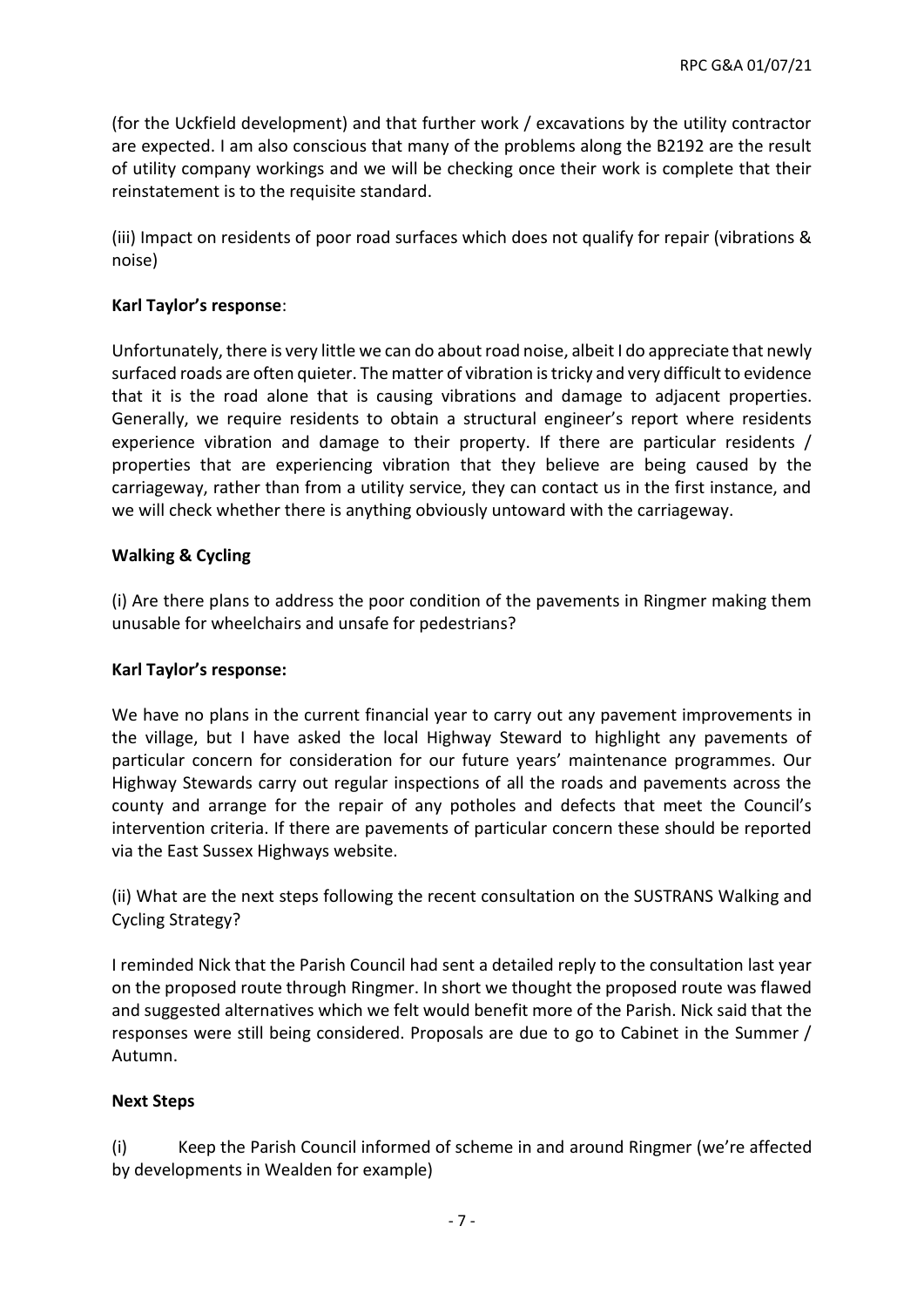(ii) Regular liaison – can we have a named contact for RPC to refer to?

Karl Taylor's response: There are three principle contacts within East Sussex Highways for the Parish Council:

- Local Highway Steward is: Sean Homewood
- Customer Service Manager is: Sophie Walker
- ESCC Stake Holder and Engagement Manager at ESCC is: Ruby Brittle

Nick agreed to reinstate the twice-yearly liaison meetings between the Parish Council and ESCC so we can expect another meeting before the end of the year.

I'll prepare a paper for the next Greens and Amenities Committee (1<sup>st</sup> July) which will include some proposals for Councillors to consider.

Sarah 20th May 2021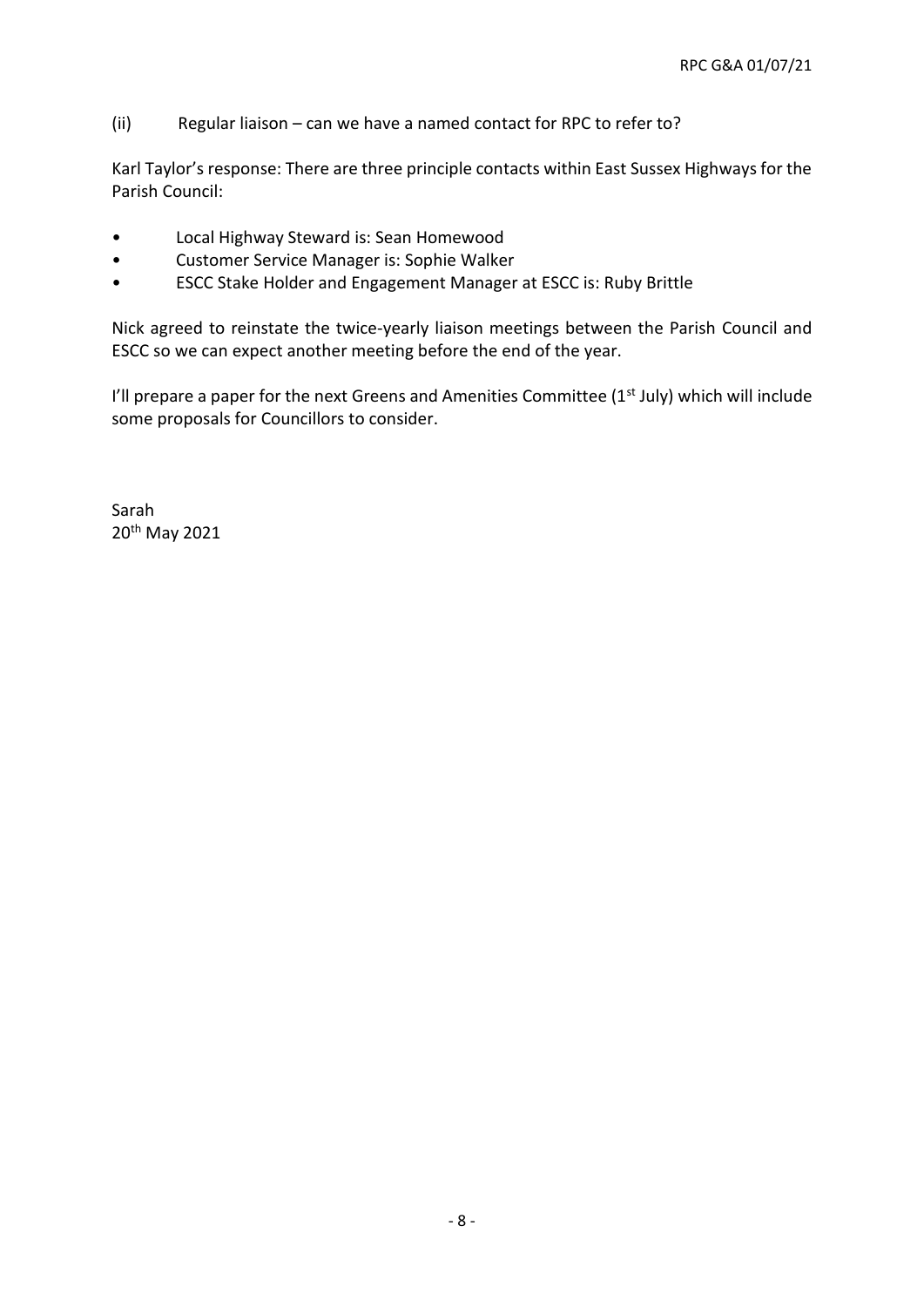#### **ANNEX B**

### **EAST SUSSEX HIGHWAYS "COMMUNIITY MATCH" SCHEME**

The following text has been pasted directly from the ESCC Highways website.

### **What is Community Match?**

Community Match is an initiative created to enable Local Communities to apply for match funding to deliver additional highway projects.

ESCC will be able to provide up to 50% of funding (up to a maximum value of £50,000), with the community providing the rest.

Examples include:

- A Puffin Crossing on Brighton Road, Lewes,
- Flashing wig wag road signs outside the Sacred Heart School, Wadhurst
- New tourist information and pedestrian signs in Seaford.

### **Who can apply?**

Applications can be made by Parish Councils, Residents Associations or local Community Groups who have the full support of their Local County Council Member.

### **Applying for a community match scheme**:

Step 1 - Identify the Issue

The first step is for the Parish or Community group to work with residents to identify the exact issue(s) they want to address and what they would like the outcome to be.

We would advise carrying out some local consultation with residents who would be directly affected to see what their views are on it.

Once this has been identified the relevant party can register their interest with us. This can be done by emailing [Community@eastsussexhighways.com](mailto:Community@eastsussexhighways.com)

Step 2 - Apply for a Feasibility Appraisal

Once a scheme has been identified we would recommend you apply for a feasibility appraisal. This will cost £500 plus VAT which will need to be paid in advance and may include one site visit and one meeting with the community group.

The feasibility appraisal will assess the viability of the scheme based on factors such as the scale of the proposal, traffic flows, highway boundaries, safety implications and logistic.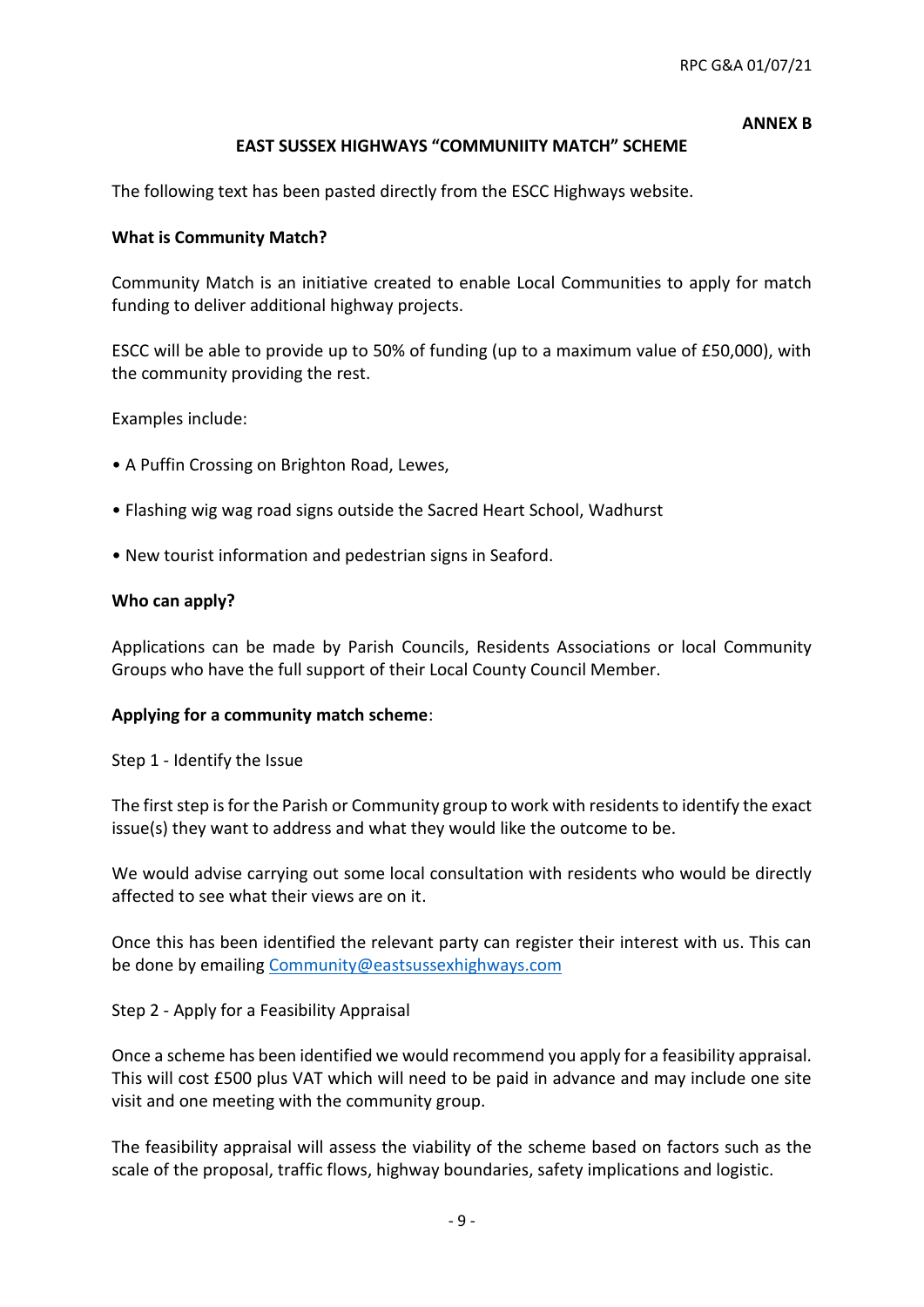From the appraisal we will also be able to give an indication of the likely cost for the design and construction of the project.

An application for a feasibility appraisal can be submitted at any time of the year.

If you are unsure whether you need a feasibility application please contact us at the email address below and we will be able to advise you.

Please submit completed forms to:

Email: Community@eastsussexhighways.com

Post : Community Highways, East Sussex Highways, Ringmer Depot, Ringmer, East Sussex, BN8 5NP.

### ADDITIONAL SURVEYS FOR SPEED AND TRAFFIC SCHEMES

Please note that if your scheme is a speed or traffic related issue then a speed or pedestrian survey will also need to be carried out prior to completing a Feasibility Study. Additional charges will apply.

Please contact transport.monitoring@eastsussex.gov.uk for a speed or traffic survey. Find out more about traffic surveys.

Step 3 - Community Match Business Case Application Submission

Once a Feasibility Appraisal has been carried out and/or there has been local consultation, an application form for Community Match Funding will need to be submitted along with a Community Highways Funding contract.

The application form includes guidance on how to complete the business case. The following documents will be useful in the completion of the template.

Community Highways LTP3 Objectives

Community Highways Funding Contract

Community Highways Consultation Advice

Community Match applications can be submitted at any time during the course of the year but are only reviewed once a year. The closing date for applications is the end of December each year. If you cannot make this deadline, your application will move into the round for the following year.

Please submit the completed Community Match Application form by: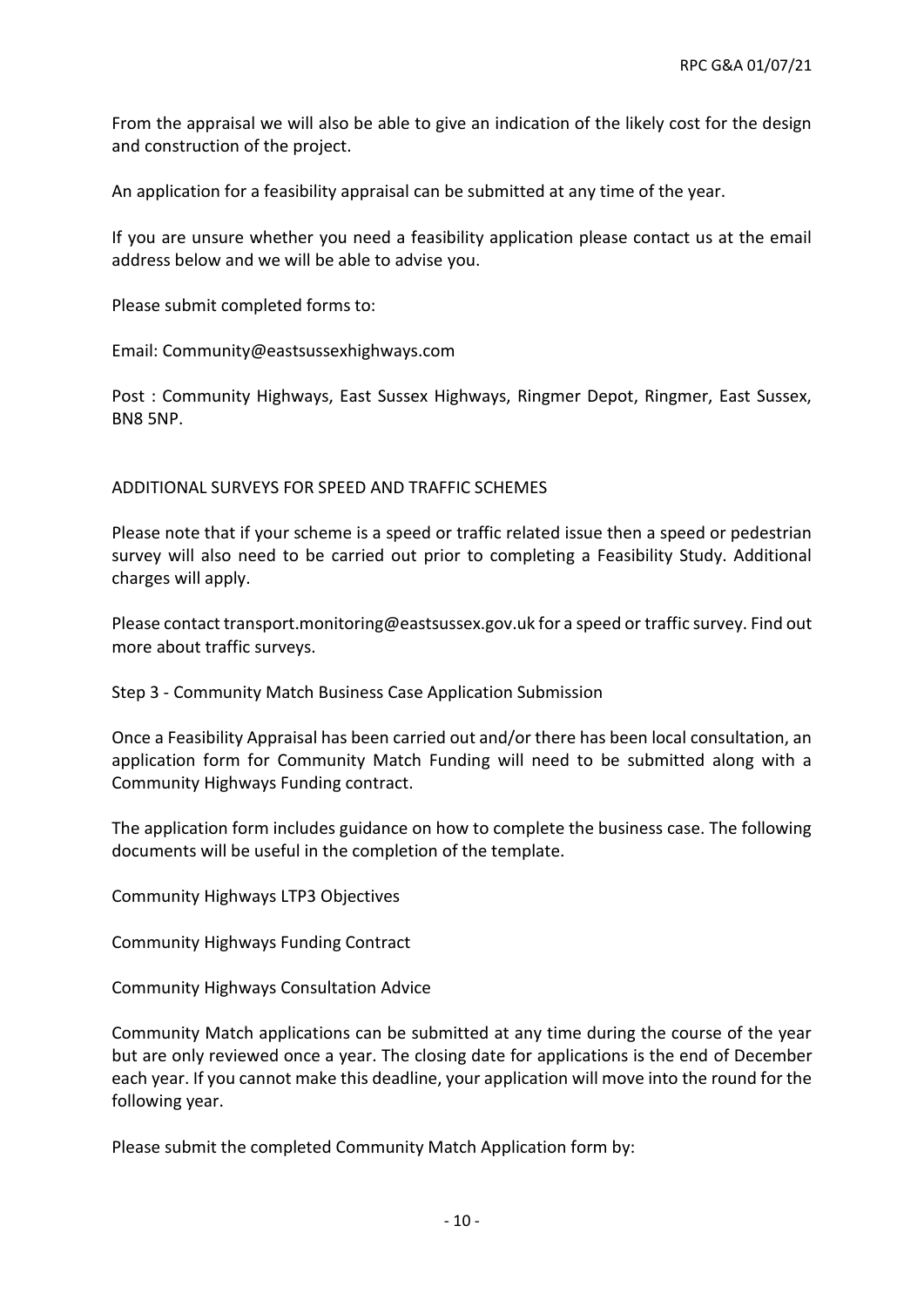Email: Community@eastsussexhighways.com

Or

Post : Community Highways, East Sussex Highways, Ringmer Depot, Ringmer, East Sussex, BN8 5NP.

STEP 4 – APPLICATION REVIEW

We will then review the submitted application form and decide whether it is appropriate to take forward. It is worth noting at this stage as funding is limited we may decide to not take the application any further.

If your application is approved this will be reported to the Lead Cabinet Member for Transport and Environment for final approval.

Lead member will assess the business case against:

- Local need
- Benefits of the scheme
- How the scheme contributes towards achieving the LTP objectives
- How deliverable the scheme is and what risks there are to its delivery

We will let the applicant and the local County Councilor know when the meeting is to take place. We will also notify the applicant on the result of their application.

Step 5 - Approved Applications

If the application is approved a design cost will be agreed between us and the Parish Council/Community group, who will then be asked to pay half of the cost up front.

Once designed, the project will progress to the construction phase. Again the Parish Council/Community Group will be asked to pay the costs up front.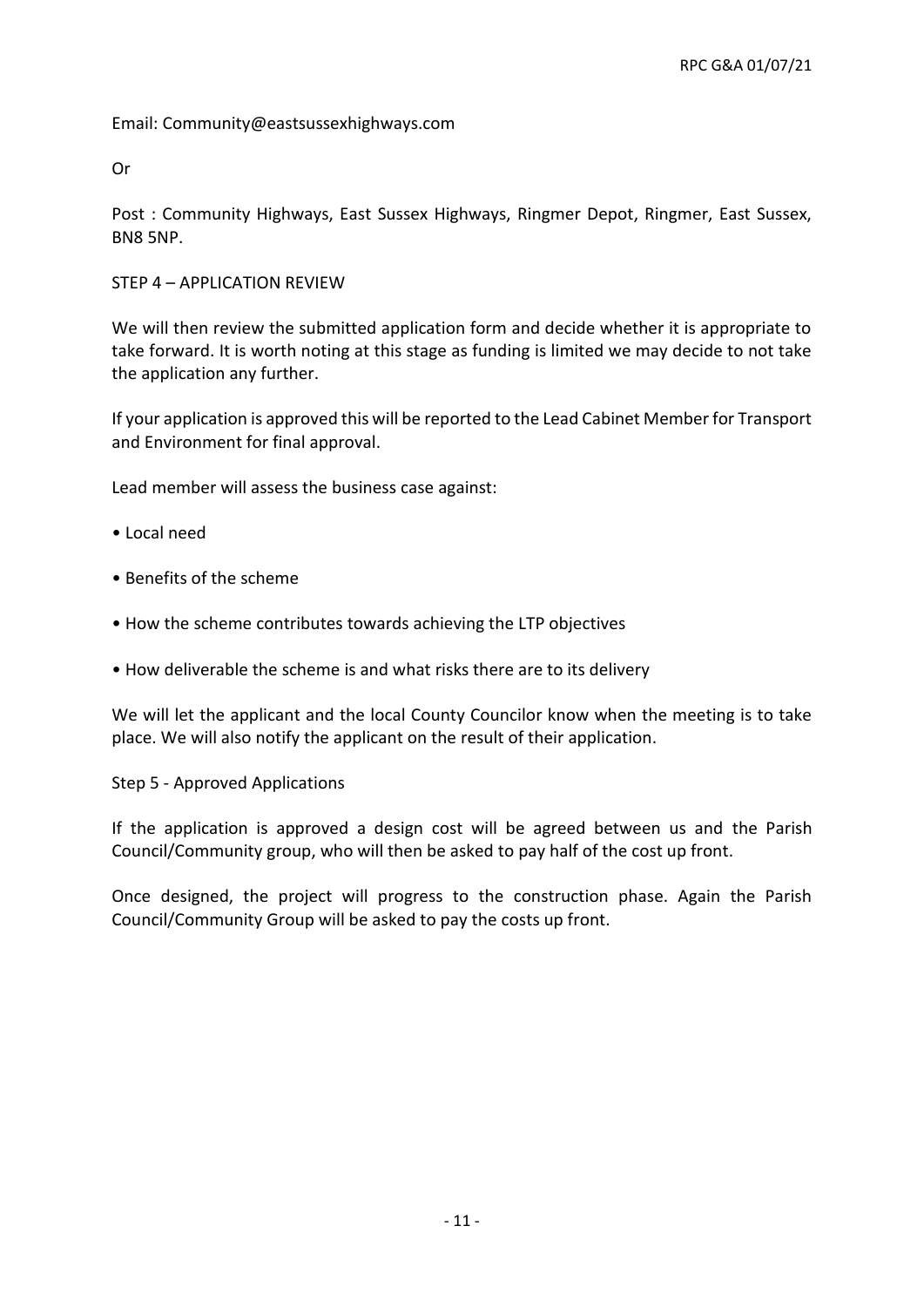#### **ANNEX C**

### **TRAFFIC REGULATION ORDERS**

### **Extracts from House of Commons Library Briefing Paper No CBP 6013, 11 June 2020**

### **1.1 Permanent Orders**

Section 1(1) of the 1984 Act states that local traffic authorities in England and Wales (outside London) may make permanent orders for the following purposes:

• To avoid danger to persons or other traffic using the road or any other road or to prevent the likelihood of any such danger arising;

• To prevent damage to the road or to any building on or near the road:

• To facilitate the passage on the road or any other road of any class of traffic (including pedestrians);

• To prevent the use of the road by vehicular traffic of a kind which, or its use by vehicular traffic in a manner which, is unsuitable having regard to the existing character of the road or adjoining property;

• To preserve the character of the road in a case where it is specially suitable for use by persons on horseback or on foot;

• To preserve or improve the amenities of the area through which the road runs; or

• To preserve or improve local air quality.

Section 2 of the 1984 Act states that Orders may be used for almost anything prohibiting, restricting or regulating the use of a road by traffic – which includes motor vehicles, bicycles and pedestrians:

• A TRO may make any provision prohibiting, restricting or regulating the use of a road, or of any part of the width of a road, by vehicular traffic, or by vehicular traffic of any class specified in the Order, or by pedestrians. This may be a general prohibition or subject to exceptions (e.g. limited by times or dates);

• A TRO may include any provision requiring vehicular traffic generally, or vehicular traffic of any class specified in the Order, to proceed in a specified direction or prohibiting it's so proceeding. It may specify the part of the carriageway to be used by such traffic; and prohibit or restrict the waiting of vehicles or the loading and unloading of vehicles, the use of roads by through traffic, or overtaking.

• A TRO may include any such provision specifying through routes for heavy commercial vehicles, or prohibiting or restricting the use of heavy commercial vehicles in such zones or